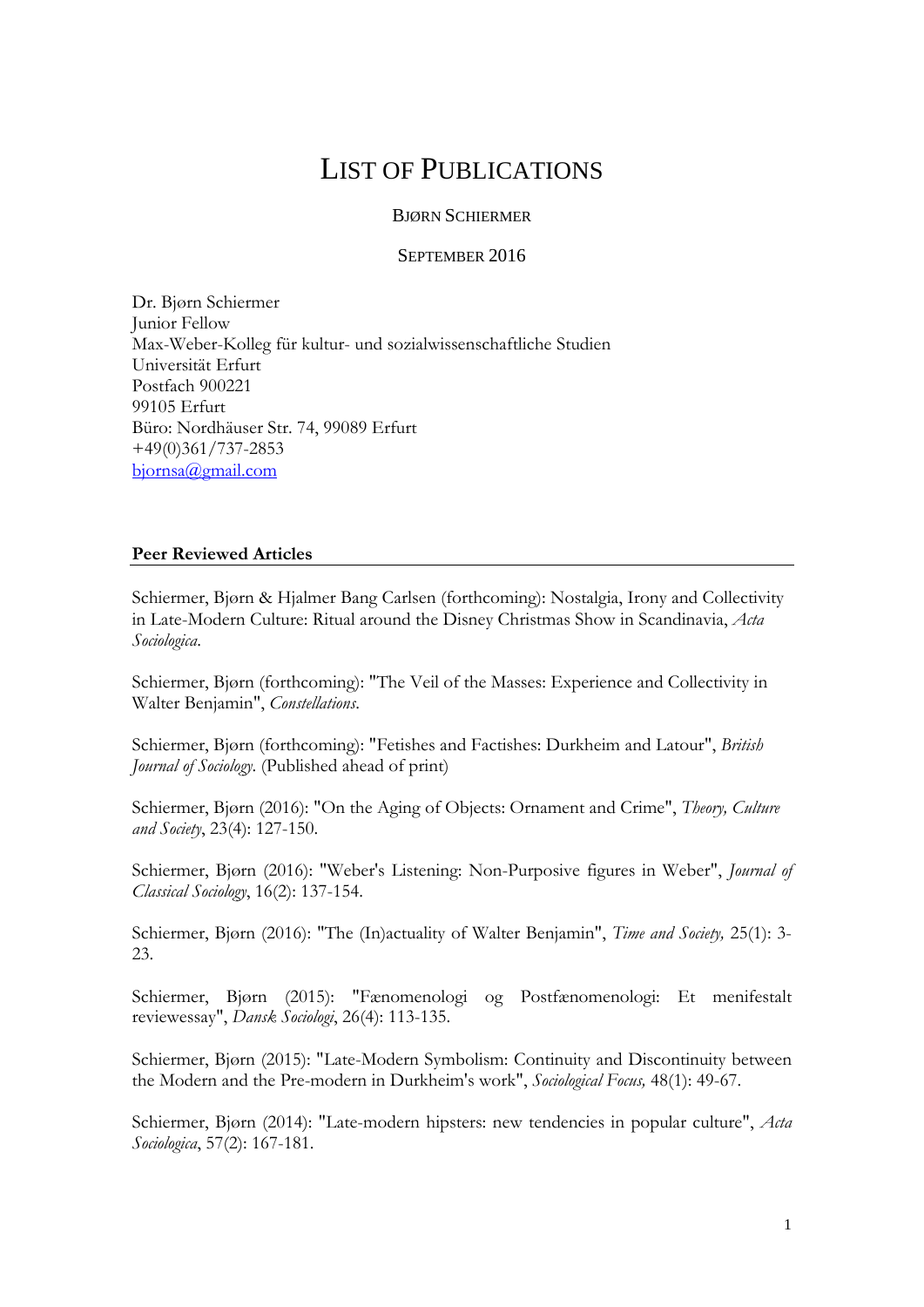Schiermer, Bjørn (2014): "The Concept of Mechanical Solidarity: Where did it go", *Durkheimian Studies*, 20(1): 64-88.

Schiermer, Bjørn (2013): "Aura, cult-value and the postmodern crowd: A Durkheimian reading of Walter Benjamin's artwork essay", *Distinktion: Scandinavian Journal for Social Theory*. Vol 14, no. 2, pp. 191-210.

Schiermer, Bjørn (2012): "La raison sensible et ces limites", *Societés*, 118(4): 117-127.

Schiermer, Bjørn (2012): "Ornament og fortrydelse: Et essay om socialitet og materialitet", *Kritik*, 204: 49-60.

Schiermer, Bjørn (2011): "Quasi-objects, Cult Objects and Fashion Objects: On two kinds of Fetishism on Display in Modern Culture", *Theory, Culture and Society*, Vol. 28, no.1, pp. 81-102.

Schiermer, Bjørn (2010): "Mode, Bewusstsein und Kommunikation", *Soziale Systeme: Zeitschrift für soziologische Theorie*, Vol. 16, no.1, pp. 129-149

Schiermer, Bjørn (2010): "Kritik og Myndighed", *Sosiologisk Årbok*, (3-4): 31-56.

Schiermer, Bjørn (2009): "Fashion Objects: Breaking up the Durkheimian Crowd", in *Distinktion: Scandinavian Journal of Social Theory*, Vol. 19, pp. 81-104.

Schiermer, Bjørn (2009): "Entre l'être et l'inter-être : sur le démodé dans la mode contemporaine", in *Sociétés*, 103: 69-83.

Schiermer, Bjørn (2009): "Fashion Victims: on the Individualising and De-individualising powers of fashion", in: *Fashion Theory*, 14(1): 41-62.

Schiermer, Bjørn (2009): "Imitation et Individualité", in *Sociétés*, 102: 43-49.

Schiermer, Bjørn (2008): "Ironiens Kultur og Kulturens ironi", in *Dansk Sociologi*, 19(1).

#### **Books**

Schiermer, Bjørn (2016) (ed): *Kultursociologi og kulturteori: En antologi*. København: Reitzels Forlag.

Schiermer, Bjørn (2013) (ed.): *Fænomenologisk teori og metode for samfunds og kulturvidenskaberne*. København: Reitzels Forlag (edited volume).

Schiermer, Bjørn (2010): *[Imitation, Creativity and Fashion: New Aspects to Old Theories](http://cms.ku.dk/samf-sites/socio-sites/sociologi/ansatte/publicationdetail/?id=89a57767-53d2-40b2-9582-8998508b520d)*. University of Copenhagen. Ph.d.-thesis, Department of Sociology, vol. 56

#### **Articles (not peer-reviewed)**

Schiermer, Bjørn (2015): Bestem dig! En læsning af Michele Mwikali Lauritsens film *80.000 Tanker*, *Friktion: Magasin for krop, Køn og Kultur* (June 2015).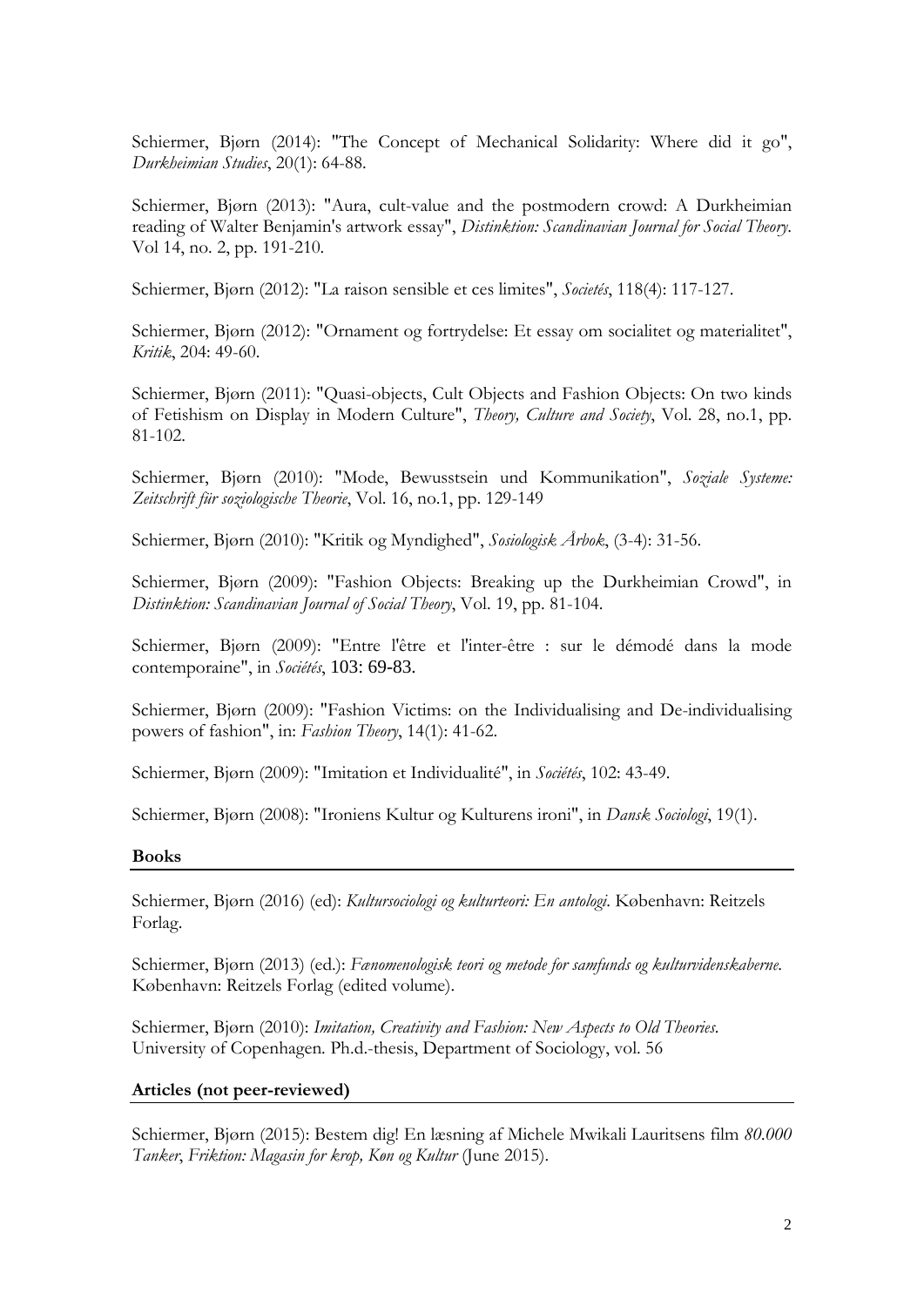Schiermer, Bjørn (2015): "'Fra alle os til alle jer': Nostalgi og ritual omkring Disneys Juleshow", *Autopoiesis*, 6: 24-26.

Schiermer, Bjørn (2012): "God smag, dårlig smag – et essay om smag og autenticitet". *Kulturo: Tidsskrift for moderne kultur*, 34(17): 6-13.

Schiermer, Bjørn (2012): "Hipsteren". *Autopoiesis*, 1: 14-16.

Schiermer, Bjørn (2010): "Le luxe et le vulgaire : un essai sur le luxe, l'art, le kitsch et le 'camp'", in *Cahiers européen de l'imaginaire*. Mars 2010.

Schiermer, Bjørn (2003): "Ironi, galskab og historie i Don Quixote", I: *Manus*. 1.

Schiermer, Bjørn (2001): "Om naturens udslukning", in: *Kulturo - tidsskrift for moderne kultur,* 14.

Schiermer, Bjørn (2001): "At redde Foucault fra sine læsere…", in: *Kulturo - tidsskrift for moderne kultur*, 13.

Schiermer, Bjørn (2000): "Manifest for en reaktionær kunstforståelse", in: *Kulturo - tidsskrift for moderne kultur*, 11.

#### **Contributions to Anthologies or Text Books\_\_\_\_\_\_\_\_\_\_\_\_\_\_\_\_\_\_\_\_\_\_\_\_\_\_\_\_\_\_\_\_\_**

Schiermer, Bjørn, Michael Hviid Jacobsen and Anders Petersen (2016): "Michel Maffesoli", in Bjørn Schiermer (ed.): *Kultursteori og kultursociologi*. København: Reitzels Forlag, pp. 309- 340.

Schiermer, Bjørn, Michael Hviid Jacobsen and Anders Petersen (2016): "Forord", in Bjørn Schiermer (ed.): *Kulturteori og kultursociolog*i. København: Reitzels Forlag, pp. 13-25.

Schiermer, Bjørn and Strandvad, Sara Malou (forthcoming): "Kunst og æstetik", in Pernille Tanggaard Andersen og Michael Hviid Jacobsen (eds.): *Kultursociologi og kulturanalyse*. København: Hans Reitzels Forlag.

Schiermer, Bjørn (2014): "Henning Bech's blik: En post-fænomenologisk analyse", in Heinskov, Marie og Wøldike Morten (eds.): *Byen og blikkets lyst – Festskrift til Henning Bech*. København: Center for Seksualitetsforskning, pp. 315-331.

Schiermer, Bjørn (2013) (ed.): "'Til tingene selv': om hermeneutisk fænomenologi", in *Fænomenologisk teori og metode for samfunds og kulturvidenskaberne*. København: Reitzels Forlag, pp. 15-43.

Schiermer, Bjørn (2013) (ed.): "Fænomenologiske begyndelser", in *Fænomenologisk teori og metode for samfunds og kulturvidenskaberne*. København: Reitzels Forlag, pp. 45-74.

Schiermer, Bjørn (2013) (ed.): "Fænomenologi og kritisk teori", in *Fænomenologisk teori og metode for samfunds og kulturvidenskaberne*. København: Reitzels Forlag, pp. 243-270.